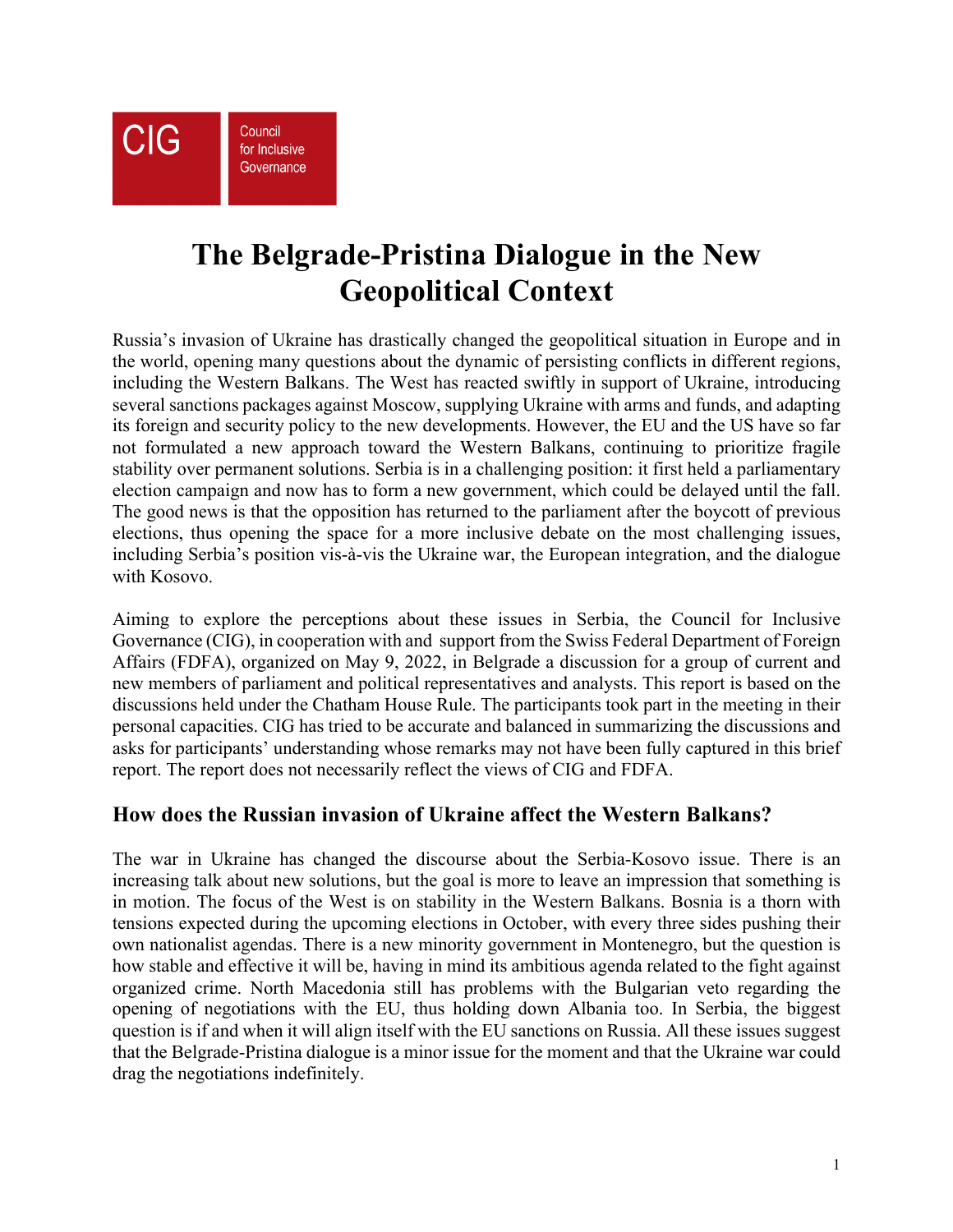Many participants saw the war in Ukraine as an obstacle. However, some of them stressed that the region's own experience with wars could positively influence the prevention of new conflicts often mentioned in the national discourses. "The new geopolitical reality is an obstacle, not an opportunity, and the time is for a dialogue that leads towards an approximation of attitudes and normalization on the ground," a participant said.

One of the MPs of the ruling majority stressed that the war in Ukraine has a potential for Serbia and that Serbia now has a hand to play and take certain positions. "I do not see any other grouping of states where Serbia belongs apart from the EU. The so-called Eurasian integration is an illusion." The EU should act geopolitically, and it should accept Serbia and the Western Balkans into the union and then solve the remaining issues, just as it did with Romania and Bulgaria. The purpose should be the same, suppression of Russian influence. "If Europe wants to see this part of the world in peace and stable, it must act geopolitically, focusing on security."

One of the most significant issues is Serbia's non-alignment with the EU sanctions on Russia. EU and US representatives frequently stress the importance of this move, but the Serbian position, even after the elections, remains unchanged. Serbia supported the vote against the Russian aggression in the UN General Assembly, the Council of Europe, and some other bodies, and aligned itself with the sanctions against the former Ukrainian President Yanukovich. However, it did not touch the bulk of restrictive measures introduced after February 24, 2022. Serbian President Vucic often stresses that Serbia does not believe in sanctions because of its own historical experience and finds them ineffective measures. Also, his statements focus on comparing Serbia with Ukraine by stressing the importance of respect for international law.

Most of the participants believed that Serbia would introduce sanctions on Russia, but the question is when and to what extent. "Sanctions on Russia are a sensitive topic for Serbia. First, Serbia is completely dependent on the Russian gas and is about to renegotiate a long-term natural gas supply deal by the beginning of June. Second, there are misperceptions about the importance of Russia for Serbia, but this misperception in public creates problems for the president," said a representative of the ruling majority. "In politics, all states focus on interests first, only after that come friendships." One of the opposition representatives said that the issue of sanctions should be a subject of a broader debate. "Like after World War II, the official discourse has been focused on nurturing of love towards Russia. And then all were in shock after the 1948 split of Yugoslavia with the USSR. Now we can see that the discourse is slowly changing." The decision of Serbia will be one of a major significance, as it will decide the country's trajectory for the next several decades.

#### **A zero-sum game approach must end. The ball is in the EU court.**

Most of the participants said that the dialogue between Serbia and Kosovo should be a part of the broader package for approximation of the region with the EU. War in Ukraine represents thus an opportunity to use the broader picture of the EU integration process as a cohesive factor. The most important is to avoid parallels between Ukraine and former Yugoslavia, as it would contribute to freezing the process between Belgrade and Pristina.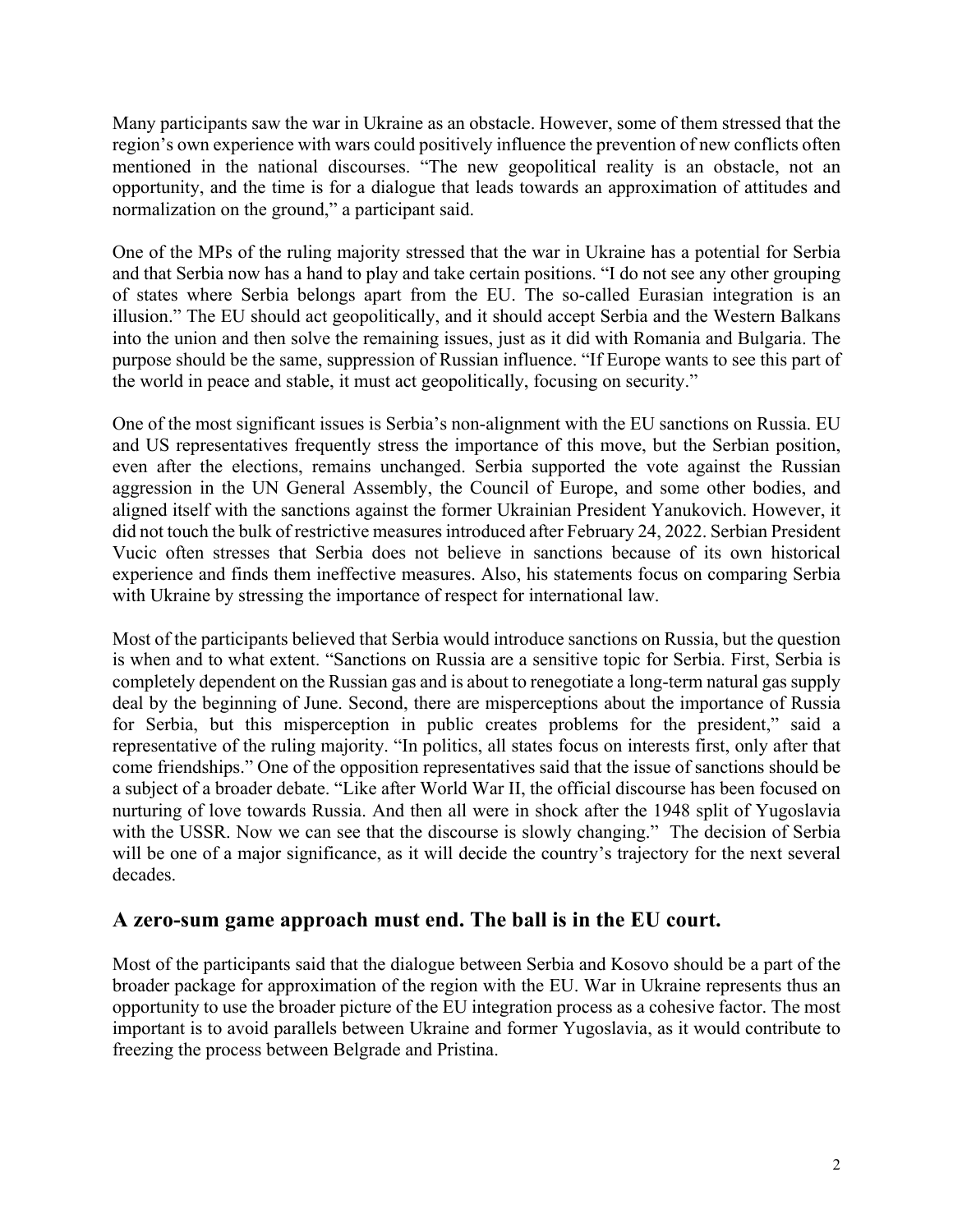The ball is in the court of Brussels. If the EU wants stability, it needs to make bold moves related to the Western Balkans and Ukraine. Until this moment, Brussels acted irresponsibly, especially delaying the opening of negotiations with North Macedonia and Albania. Thus, the EU should be responsible for providing a new context above mere stability for the region. At the same time, Belgrade and Pristina should recognize that the region is in peril and commit to act responsibly.

A number of participants, both from the opposition and governing parties, insisted on implementing what had been already agreed upon in Brussels as a precondition for moving forward. "This could be a powerful sign of goodwill." If the agreements, such as the 2013 Brussels Agreement and the so-called 2020 Washington commitments, do not apply, it should be said so. The critical issue is for some of the key Western states to have goodwill to find an alternative approach to this issue.

Another opposition MP stressed that Kosovo wants recognition of independence, while Belgrade in some way still promotes the formula "more than autonomy, less than independence." Currently, the whole process is based on a zero-sum game." Others stressed that if Kosovo applied for membership in the Council of Europe, then Belgrade would react with new derecognitions, which would open a negative spiral, and there would be no advance in the process.

Another participant asked if there could be a solution for Kosovo to become a member of the Council of Europe, but without stressing its independence. Kosovo's membership would allow access for Serbs from Kosovo to the European Court of Human Rights, which is undoubtedly beneficial. "We should be able to discuss this without immediately "pulling out knives at each other."

"The West is increasingly pressuring Serbia to reach a comprehensive agreement with Kosovo, intending to remove arguments from Putin's hand for recognition of the independence of Donetsk and Luhansk," said an MP from the ruling majority. However, the dialogue is on a dead-end street, as Pristina does not want to implement the previous agreements. Most of the participants agreed that Kosovo Prime Minister Kurti's actions were not contributing to the dialogue. "The fight against organized crime and corruption is desirable, but the problem is when the guilty ones come only from one ethnic community."

Some participants recognized that the biggest issue is not the implementation of reached agreements but the poisonous rhetoric from both sides. "There is no constructive dialogue without softening of rhetoric about the other side in the tabloids and some TV stations with the national frequency," said one opposition politician. Without this change, there would be no change in public opinion, without stopping making sensationalist titles and using bad words about Albanians.

This is also valid for the discourse in Kosovo. The decision not to allow the vote on the referendum and the parliamentary elections contributed to even less trust between the sides. Another participant stressed that the major problem is the "ideological wanderings" of the ruling elite in Kosovo. A discourse that Serbia has committed genocide on Kosovo and that Kosovo and Albania should unite is not helping the dialogue and normalization with Serbia either. There will be no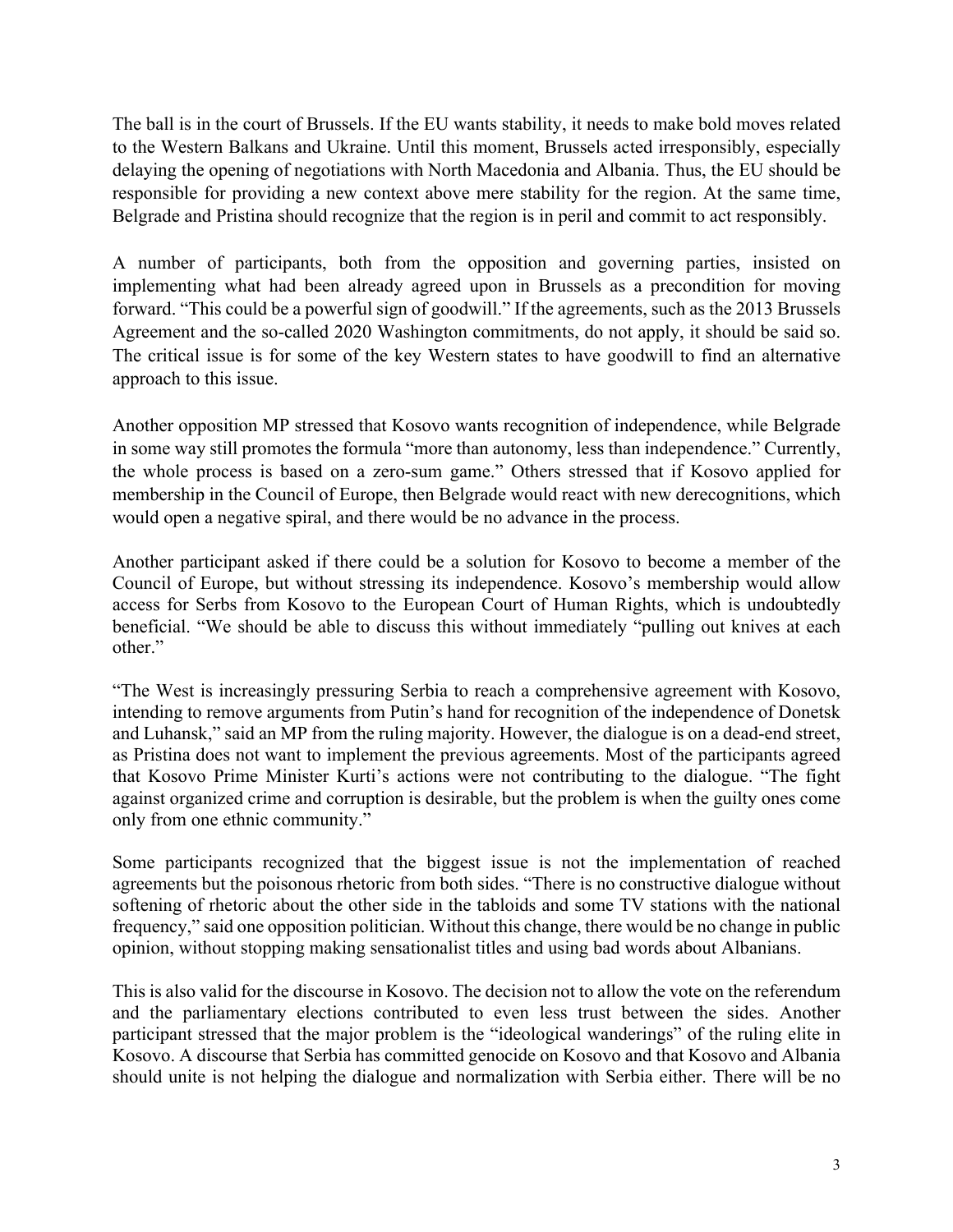stepping forward with Kosovo constantly accusing Serbia of being Russia's ally, who is prepared to "invade Kosovo."

Participants stressed that the dialogue should not stop. A number of participants said that there are signs that some change is possible. "Last year, I passed with Serbian car plates from the north of Kosovo to Decani Monastery, and there were no problems. This signifies that there is some degree of goodwill."

Several MPs stressed the importance for the parliaments to be included in negotiations in some form. Not maybe in the dialogue at the highest level, but to participate in exchanges and arrangements. "If there is a desire to have a real normalization, parliaments must be included." Some participants even suggested a more transparent than the ones currently organized by CIG dialogue between the MPs on both sides. "We should initiate a Kosovo-Serbia MPs meeting with cameras present, even with journalists and even tabloid editors. If there is a serious desire to lower tensions, this should be possible, to show to the populations that we can function as people."

### **Conclusions and recommendations**

The participants offered a number of recommendations to improve the dialogue and move forward. The recommendations are not based on consensus but rather reflect important elements of the discussion.

- The EU should formulate and implement a comprehensive vision for the region. The current EU accession model is not functioning well and does not answer the challenges that arose with the Ukraine crisis. This does not mean that Brussels should refrain from its demands for democratization, the rule of law, and the media, but should also add the geopolitical component to its approach towards the Western Balkans.
- Serbia and Kosovo should first commit to stability and refrain from using violence. Leaders should recognize that the region is in peril and that it is their responsibility to act together to prevent instability and tensions. This would send a powerful message to the West and the rest of the region that violence is not acceptable in a time of the worst security crisis in Europe since World War II.
- Both Belgrade and Pristina should commit to a joint fight, formal or informal, against organized crime. Despite the nature of mutual relations, the police should start cooperation. This would send a powerful message to populations and establish trust between the sides.
- The official dialogue in Brussels is not enough, and parliaments should be included to some degree. Currently, the whole process seems to be covered by a veil of secrecy, and without some transparency, there will be no steps forward. Belgrade and Pristina need a dialogue for understanding not just a dialogue for decision making.
- Kosovo and Serbian MPs could organize a joint meeting in the presence of the media, even include some of their representatives in the dialogue.